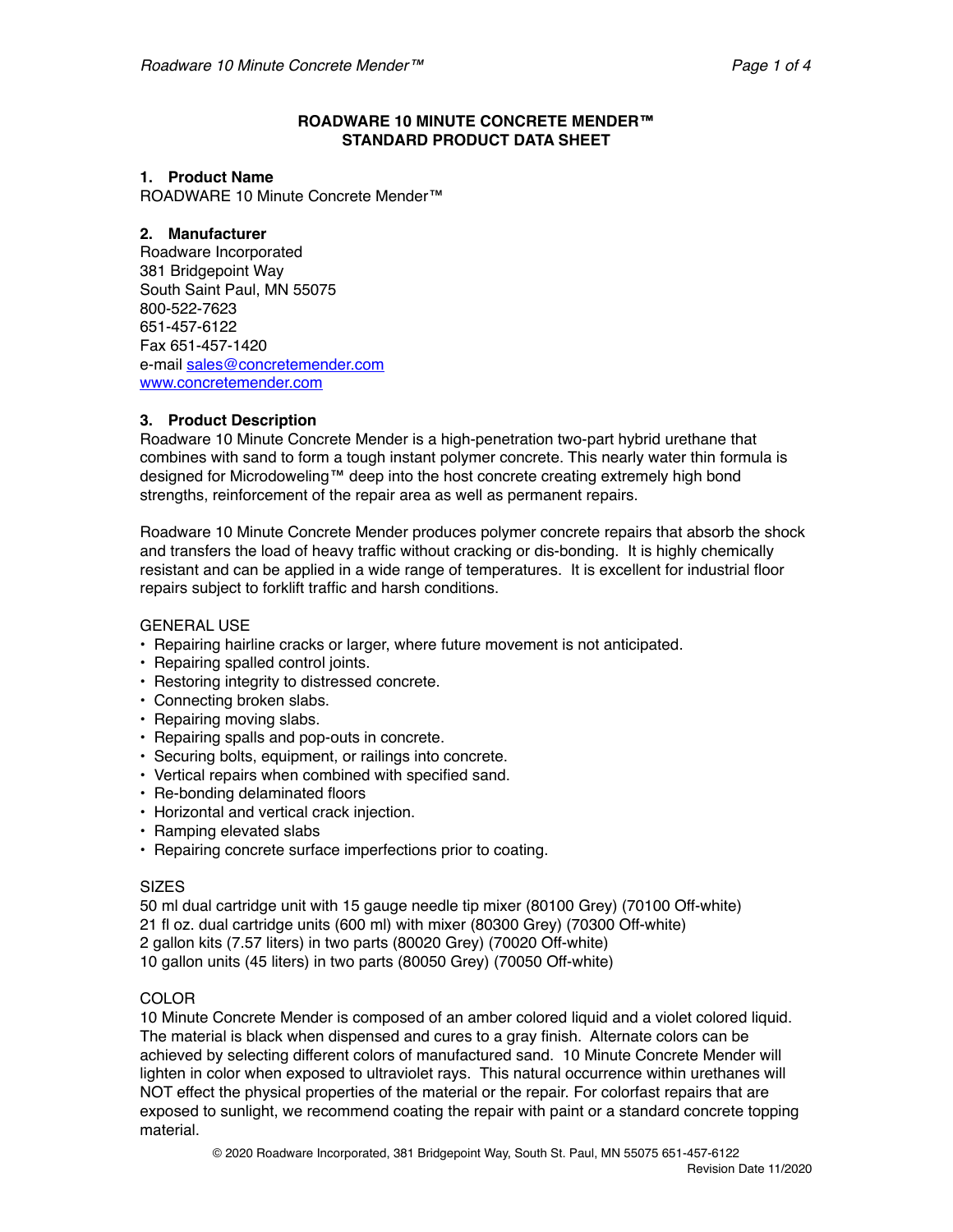## YIELD

Roadware 10 Minute Concrete Mender™ is combined with manufactured silica sand or equivalent at the point of application. The gradation of the sand and the amount of sand used will determine yield. Listed below is the approximate yield of 1 part mixed polymer to 3 parts 30-40 grit silica sand.

One 300x300 cartridge with sand yields 122 cu in. One two-gallon kit with sand yields 1540 cu in.

### **LIMITATIONS**

10 Minute Concrete Mender is a rigid material designed for use on interior or exterior concrete surfaces. It is not intended for repairing areas of movement such as exterior cracks and joints subject structural or ground movement. It must be applied to concrete free of surface moisture.

## **4. Technical Data**

PHYSICAL/CHEMICAL PROPERTIES

Typical test results when tested in accordance with applicable ASTM standards and Roadware developed testing.

| <b>Typical Properties:</b>                | Value (average)  |
|-------------------------------------------|------------------|
| Hardness @ 72° F. (22° C)                 | 72D              |
| Compressive Strength (Neat)               | 3883 psi         |
| Compressive Strength (with sand)          | 6681 psi         |
| Elongation:                               | 4%               |
| Tensile Strength:                         | 3385 psi         |
| Average Modulus                           | 150.7 ksi        |
| Bond Strength, ASTM 882-99:               | 1984 psi         |
| Viscosity (at application)                | $<8$ cps         |
| V.O.C.(mixed):                            | $5.5$ g/l        |
| Surface Tension (Wilhelmy Plate)          | 0.026 N/m        |
| Solids:                                   | 98%              |
| <b>Cured Color</b>                        | Gray             |
| Gel time @ 72° F (22° C)                  | $6-7$ min        |
| Cure time @ $72^{\circ}$ F (22° C)        | $10 \text{ min}$ |
| Ambient temperature range for application | -30°F - 120°F    |

## **5. Installation**

SURFACE PREPERATION

Preparation:

Surface Cracks (all depths and widths): Cracks should be free of dirt, oils, dust, latents and old crack repair materials. ALL SURFACES MUST BE CLEAN AND DRY. New concrete must be fully cured. A dry diamond blade attached to an electric hand grinder is recommended for preparing cracks and creating a clean surface for bonding. A wire brush or twisted wire wheel on a grinder may be used in some cases. A surface profile meeting ICRI guideline #03732 CSP 3 is recommended.

Surface Spalls and Deflections: Remove all loose materials back to sound concrete with a chisel or light chipper. DO NOT SQUARE CUT THE REPAIR AREA. If a square appearance is necessary, lightly score surface and remove material. Use a wire brush or twisted wire wheel to clean the repair area. All surfaces must be free of dirt, oils, dust, latents and old repair materials. For feather edge repairs in high traffic areas, score the repair edge with a dry diamond blade 1/8" deep around the perimeter of the repair. New concrete must be fully cured. A surface profile meeting ICRI guideline #03732 CSP 3 is recommended.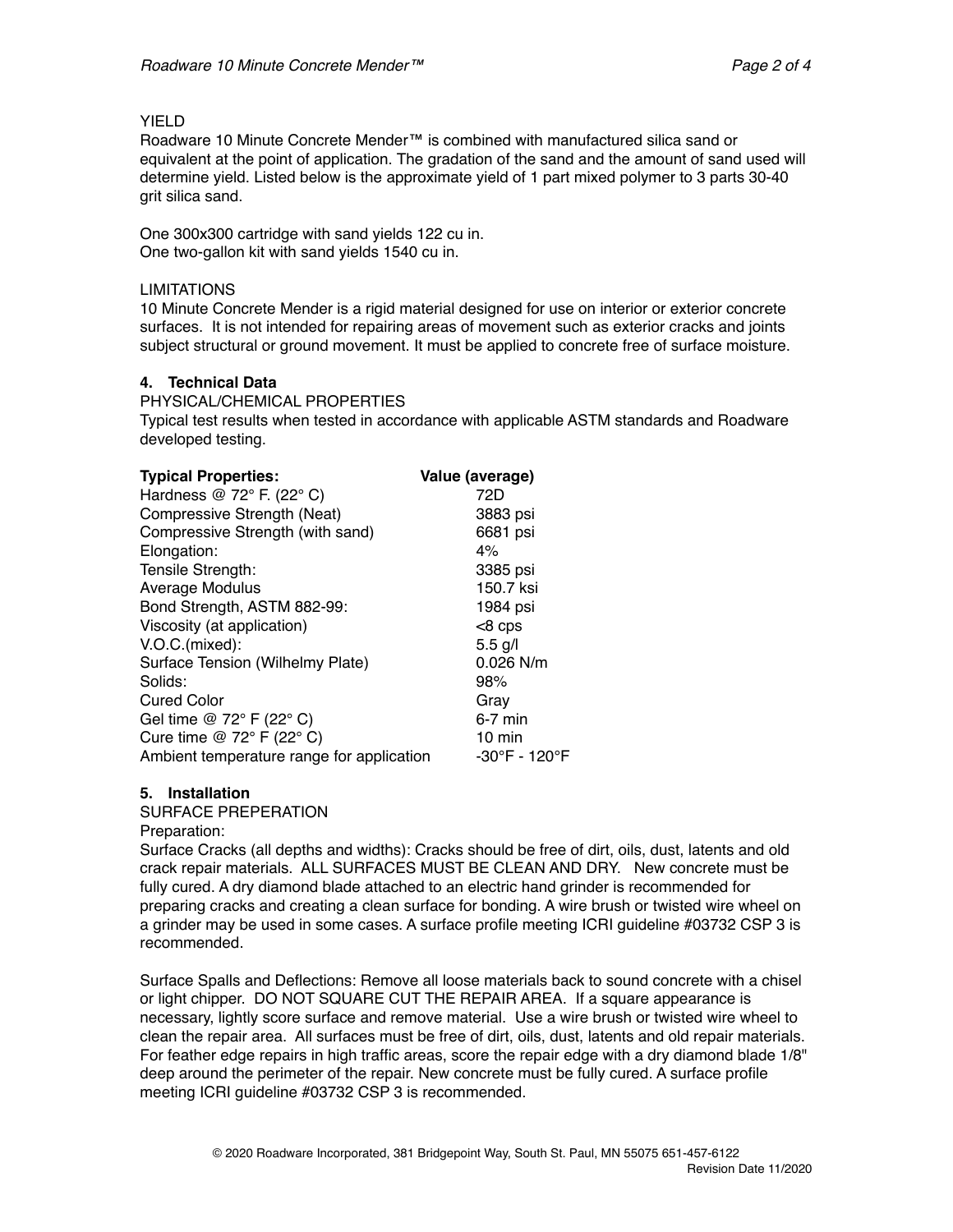### Application Temperature:

Recommended application temperature is between  $0^{\circ}$  F and  $100^{\circ}$  F (-18° to 38°C). It is best to keep material at room temperature (60 $^{\circ}$  to 80 $^{\circ}$  F) prior to application. If manufactured sand is to be used with product, it also should be kept at room temperature. Avoid frost laden surfaces as this may adversely affect bonding and curing. 10 Minute Concrete Mender will fully cure in 10 minutes at 72 $\degree$  F (22 $\degree$  C). The temperature of the material and the temperature of the concrete surfaces will affect cure time. Warmer temperatures will decrease cure time and colder temperatures will increase cure time. In extremely cold environments, heat the concrete to remove frost before application. Successful repairs have been installed at temperatures  $-20^{\circ}$ F (-29 $^{\circ}$ C) and below.

### MIXING

Cartridges: 10 Minute Concrete Mender is a two-component material and must be thoroughly mixed at a ratio of 1 part "A" to 1 part "B" by volume. Mixing and metering of 10 Minute Concrete Mender is achieved with self-mixing cartridges provided by Roadware, Inc. Material is ejected from prepackaged cartridges through a supplied static mixing nozzle with a dual component caulking gun such as the Roadware 5300 Application Tool, Mixed material is applied directly into the repair area immediately after mixing.

Bulk: Due to the rapid setting nature of the product, pot-mixing of the components is not recommended for crack and joint repairs less than 3/4" in width. 10 Minute Concrete Mender supplied in 10-gallon kits may be bucket mixed in quart batches and applied immediately to the repair area. Combined one pint of Part A with one pint of Part B. Mix with a drill mixer or hand mixing stick for 30 seconds or until well blended. Add 2 quarts of manufactured sand and mix for an additional 10 seconds. Pour the entire batch into the repair area immediately. SEE BULK MIXING INSTRUCTIONS INCLUDED WITH MATERIAL. 10 Minute Concrete Mender may be dispensed through a one-to-one ratio pump specifically designed to handle extremely low viscosity materials while maintaining exact ratios. The system must not allow the two components to combine until they reach the point of delivery. Contact Roadware for information on acceptable pumping equipment. All pumping equipment must be approved by Roadware, Inc. prior to application

## APPLICATION

Surface Cracks (all depths and widths): Assemble cartridge according to directions. Remember to use the flow restrictor included with each cartridge set. Holding the application gun upward, place cartridge set into gun. Gently squeeze trigger to bleed-off air and start material flowing into mixers. Point mixer into waste container and squeeze trigger to start mixing process. DO NOT POINT MIXER UPWARD AFTER MATERIAL IS FLOWING. This may cause material to flow back into the tubes and cause clogging.

Pre-wet repair area with mixed Concrete Mender without sand. Fill with 30-40 grit manufactured sand and additional material to grade. Be sure to saturate all of the sand completely. Additional sand may be added to the repair as necessary. Saturated sand may be moved into place with a margin trowel or scraper. Work with one small section at a time. Do not stop flowing material for a period of more than 2 minutes. If material sets inside mixer, remove cartridge from gun and replace mixer. Fill all repair areas to grade. When material cures (turns gray) in about 10 minutes, remove excess material with a sharp scraper for a smooth and flat finish. Finished repairs may be "cleaned up" by sanding or buffing within a few hours of application.

Spalls: Pre-wet repair area with mixed Concrete Mender without sand. Fill with no more that oneinch of 30-40 grit manufactured silica sand and additional material. Add additional layers to grade if needed. Be sure to saturate all of the sand completely. Additional sand may be added to the repair as necessary. Saturated sand may be moved into place with a small squeegee or scraper. Work with one small section at a time. Do not stop flowing material for a period of more than 2

© 2020 Roadware Incorporated, 381 Bridgepoint Way, South St. Paul, MN 55075 651-457-6122